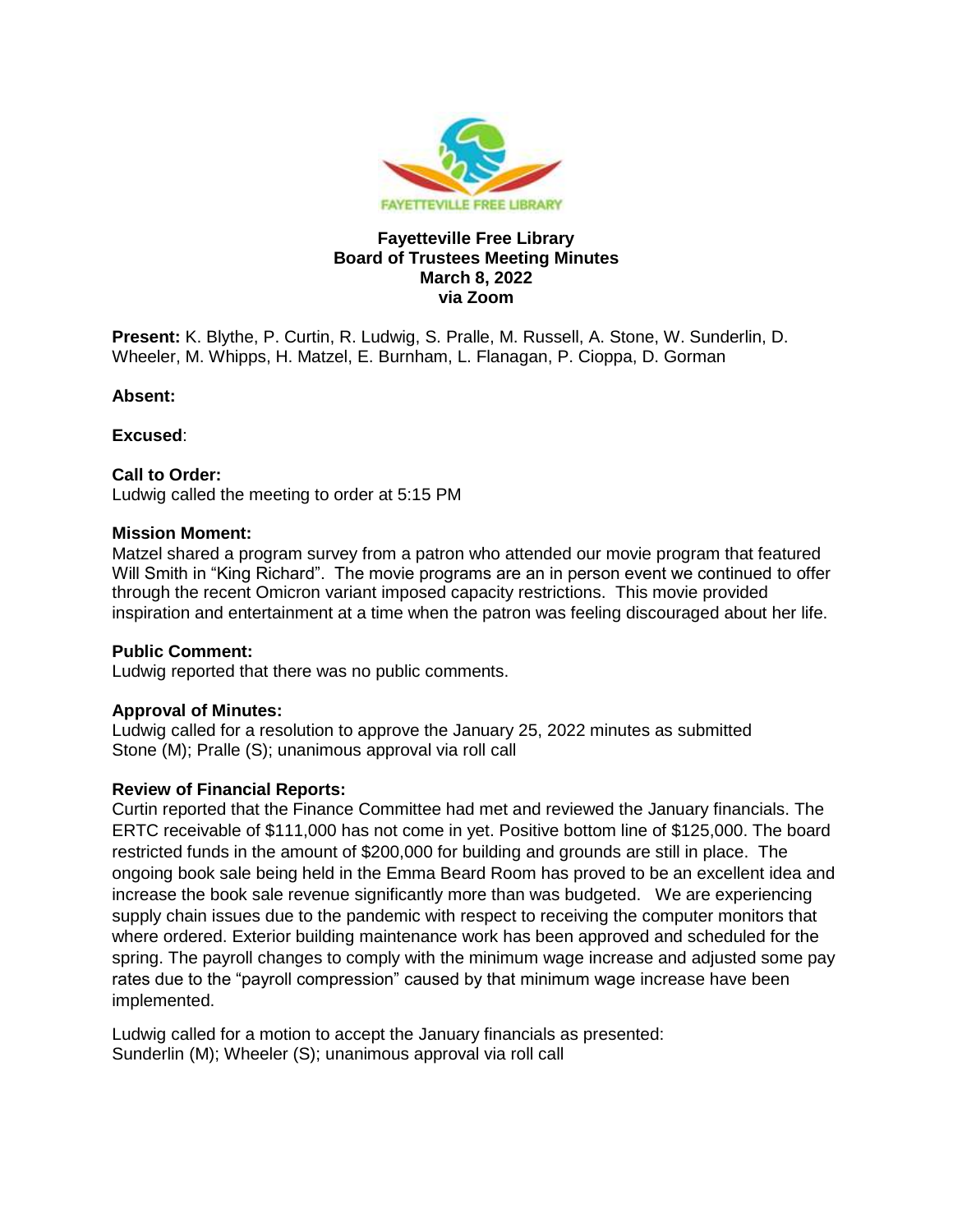Curtin reported on the 2021 New York State Annual Report: Matzel and her staff did an excellent job pulling together the data and answering the questions on this annual report. Changes to the questions on the report were coming in as late as last week. Due to the pandemic and the nature of the report attempting to harness all types of library services in the state there are many peaks and valleys in the statistics that don't accurately reflect trends. Matzel noted that circulation of print and electronic collection have shown significant increases. It would be beneficial if the state provided the questions for the data they will request prior to the year they are seeking information on. The annual report reporting year includes sections on both the calendar year 2021 and FFL fiscal period which is July 1, 2020- June 30, 2021.

Ludwig called for a motion to accept the 2021 New York State Annual Report as presented: Russell (M); Whipps (S); unanimous approval via roll call

## **Report of the President:**

Ludwig – Shorter report due to less time since last board meeting because of budget submission deadline. Doodle link sent out to board members to schedule financial training session, please respond with your availability. This will be a one hour session, there is no cost to the library for this training. Curtin will be stepping down as Treasurer at the May meeting, Russell has been working closely with Curtin and Matzel to get up to speed and is ready for the transition.

## **Report of the Executive Director:**

Matzel presented the January & February summary of library activity which included: 10,407 in building visits; 879 program participants and 86 programs. The library signage project has been completed and looks great. Patrons are able to reserve and use our private spaces again. Matzel shared the sample responses from the Library Valentines campaign. Board members should expect invitations to work on a meet your FFL Board Member campaign, march in the Memorial Day Parade with the FFL on May  $30<sup>th</sup>$ , and participate in the summer reading kickoff. In January staff made a quick pivot back to virtual programing in response to the Omicron variant, as of March 1 we have made the return to in person programming. Food and drink is now allowed back in the library, staff is putting together the plan for café reopen when library foot traffic has returned to pre pandemic levels in consistent numbers. The art displays in January was the NYS Art Teachers Association and unique metal sculpture by Jude Ferencz in February. Matzel will convene a community group to explore painting a mural on the west wingeast elevation of the library exterior.

#### **Board Committee Reports:**

There were no committee meetings

#### **Board Action Items:**

Curtin presented the Annual Budget: The proposed budget request is 1.9% increase, this is well under the state imposed tax cap of 2.55%. Budgeted revenue lines include an increase in book sale revenue and no revenue for the café. Expenses include 1.35% increase in programs and materials and no cafe expenses. Buildings and grounds has a 6.3% increase to accommodate insurance and utilities price increases. Personnel has a 1.9% increase that includes 2% raises for staff and an increase in library coverage of health insurance premium to 35%. Board discussed importance of maintaining reserve funds in the event of runaway utility prices or things like a major equipment failure.

Matzel presented rational for suspending charging fines on adult books and media effective July 1, 2022. The FFL has strategically and intentionally adjusted our budget over the past few years